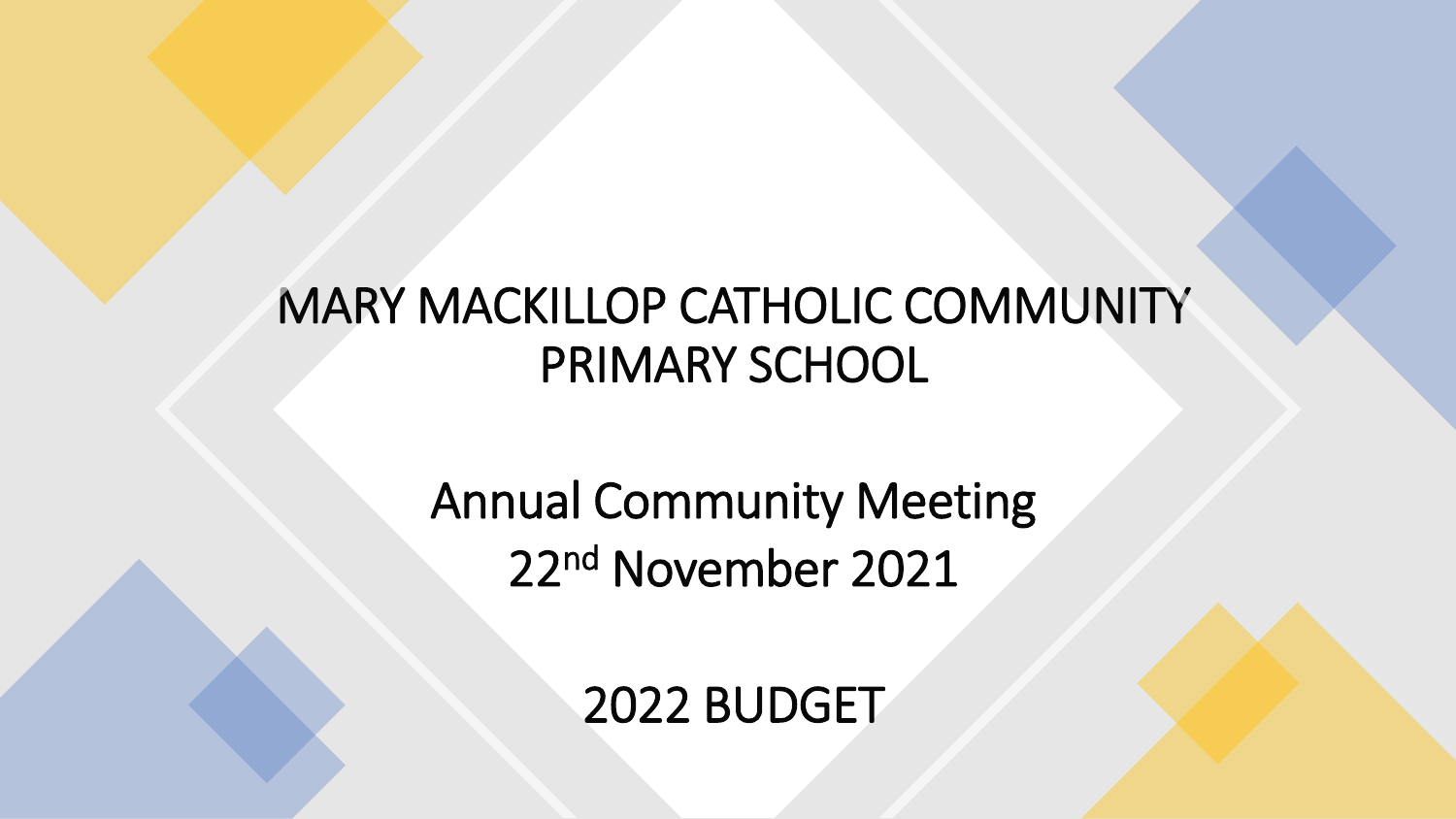# 8060 - MARY MACKILLOP CATHOLIC COM SCH - BALLAJURA



## SCHOOL PROFILE



## 2021 TOP SUBURBS

|                                 |               | <b>Ballajura</b>         | 224 | 56.0% |
|---------------------------------|---------------|--------------------------|-----|-------|
|                                 |               | <b>Landsdale</b>         | 47  | 11.8% |
| <b>STREAMS</b>                  | 2             | <b>Alexander Heights</b> | 19  | 4.8%  |
| <b>YEAR LEVELS</b>              | <b>KTO Y6</b> | <b>Bennett Springs</b>   | 17  | 4.3%  |
| <b>CO-ED</b>                    | <b>YES</b>    | <b>Darch</b>             | 14  | 3.5%  |
| <b>CAPACITY</b>                 | 488           | <b>Dayton</b>            |     | 1.8%  |
| <b>SPECIAL EDUCATION CENTRE</b> | <b>YES</b>    | <b>Morley</b>            |     | 1.8%  |
| <b>CANTEEN</b>                  | <b>YES</b>    | <b>Beechboro</b>         | 6   | 1.5%  |
| <b>OSH</b>                      | <b>YES</b>    | <b>Dianella</b>          | 5   | 1.3%  |
| <b>UNIFORM SHOP</b>             | <b>ONSITE</b> | <b>Marangaroo</b>        | 5   | 1.3%  |
|                                 |               | <b>All Others</b>        | 49  | 12.3% |
|                                 |               | <b>Total Number of</b>   |     |       |
|                                 |               | <b>Students</b>          | 400 |       |

\*Feb Census, does not include Kindy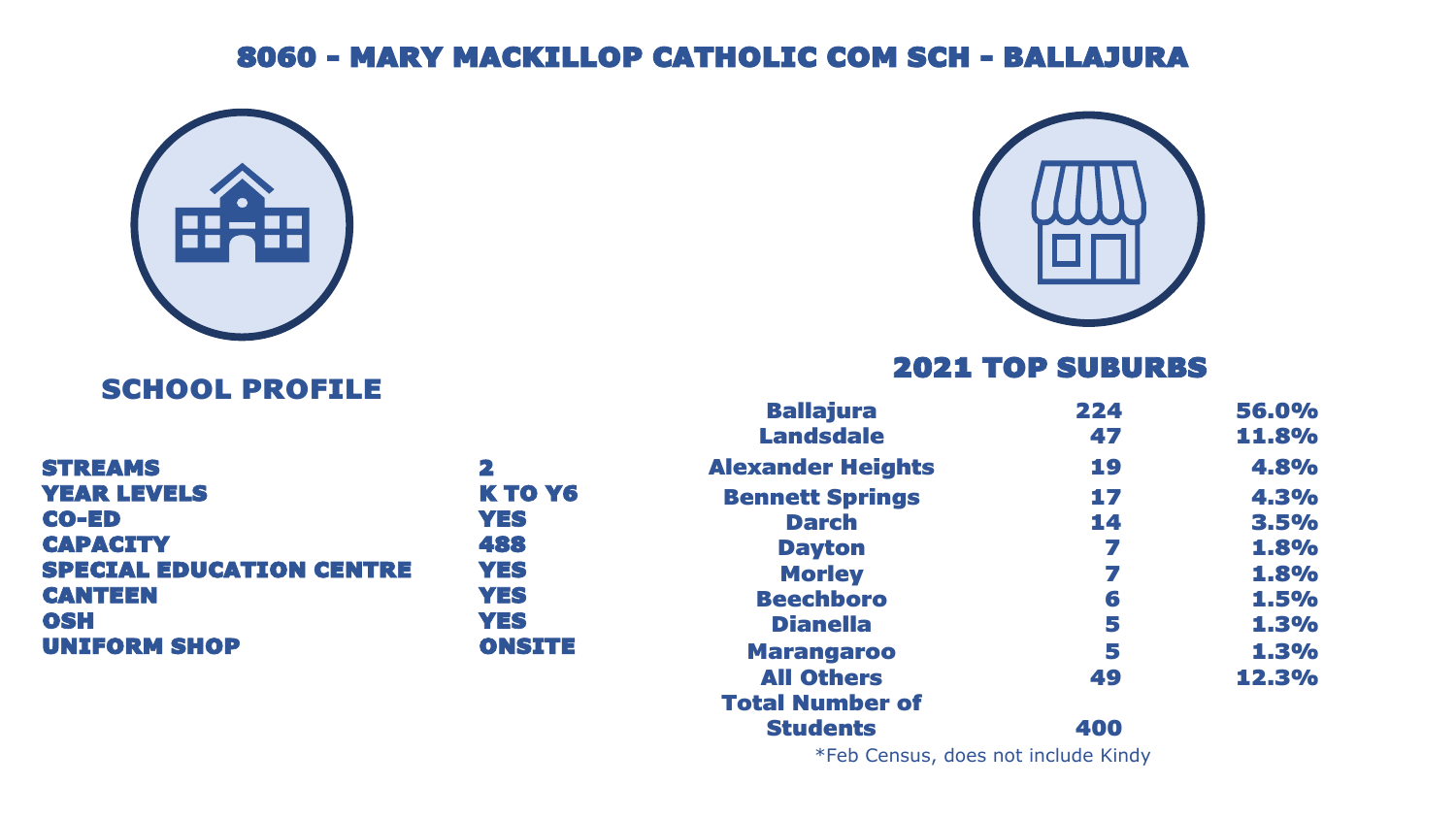## **ENROLMENTS**

| Year | <b>Kindy</b>    | <b>PP</b>       | Year 1 |    |    |    |    |                 | Year 2 Year 3 Year 4 Year 5 Year 6 Total PP-Y6 Year 7 Year 8 Year 9 Y 10 |  |  | Total Y7 -<br><b>Y10</b> | Y <sub>11</sub> | Y <sub>12</sub> | Total Y11 -<br><b>Y12</b> | Total |
|------|-----------------|-----------------|--------|----|----|----|----|-----------------|--------------------------------------------------------------------------|--|--|--------------------------|-----------------|-----------------|---------------------------|-------|
| 2022 | 42              | 60              | 59     | 57 | 60 | 62 | 60 | 54              | 413                                                                      |  |  |                          |                 |                 |                           | 455   |
| 2023 | 60 <sub>1</sub> | 50 <sup>°</sup> | 60     | 60 | 59 | 60 | 62 | 60 <sup>°</sup> | 411                                                                      |  |  |                          |                 |                 |                           | 471   |
| 2024 | 60              | 60              | 55     | 60 | 60 | 60 | 60 | 62              | 417                                                                      |  |  |                          |                 |                 |                           | 477   |
| 2025 | 60 <sup>°</sup> | 60 <sup>°</sup> | 60     | 60 | 60 | 60 | 60 | 60              | 420                                                                      |  |  |                          |                 |                 |                           | 480   |
| 2026 | 60 <sup>°</sup> | 60 <sup>°</sup> | 60     | 60 | 60 | 60 | 60 | 60              | 420                                                                      |  |  |                          |                 |                 |                           | 480   |

**SCHOOL POPULATION FORECAST** 

| <b>CAPACITY</b> |    |     |                    |                    |              |  |  |  |  |  |  |  |  |
|-----------------|----|-----|--------------------|--------------------|--------------|--|--|--|--|--|--|--|--|
| Year            |    |     | Kindy PP-Y6 Y7-Y10 | Y11-<br><b>Y12</b> | <b>Total</b> |  |  |  |  |  |  |  |  |
| 2022            | 60 | 428 | 0                  | 0                  | 488          |  |  |  |  |  |  |  |  |
| 2023            | 60 | 428 | 0                  | 0                  | 488          |  |  |  |  |  |  |  |  |
| 2024            | 60 | 428 | $\Omega$           | $\Omega$           | 488          |  |  |  |  |  |  |  |  |
| 2025            | 60 | 428 | $\Omega$           | $\Omega$           | 488          |  |  |  |  |  |  |  |  |
| 2026            | 60 | 428 | $\Omega$           | $\Omega$           | 488          |  |  |  |  |  |  |  |  |
| 2027            | 60 | 428 | O                  | O                  | 488          |  |  |  |  |  |  |  |  |



\* Catholic Market Share and School **Population Forecast based on** Statistical Area 2 - Ballajura from the ABS and population forecast from WA **Tomorrow (State Government)**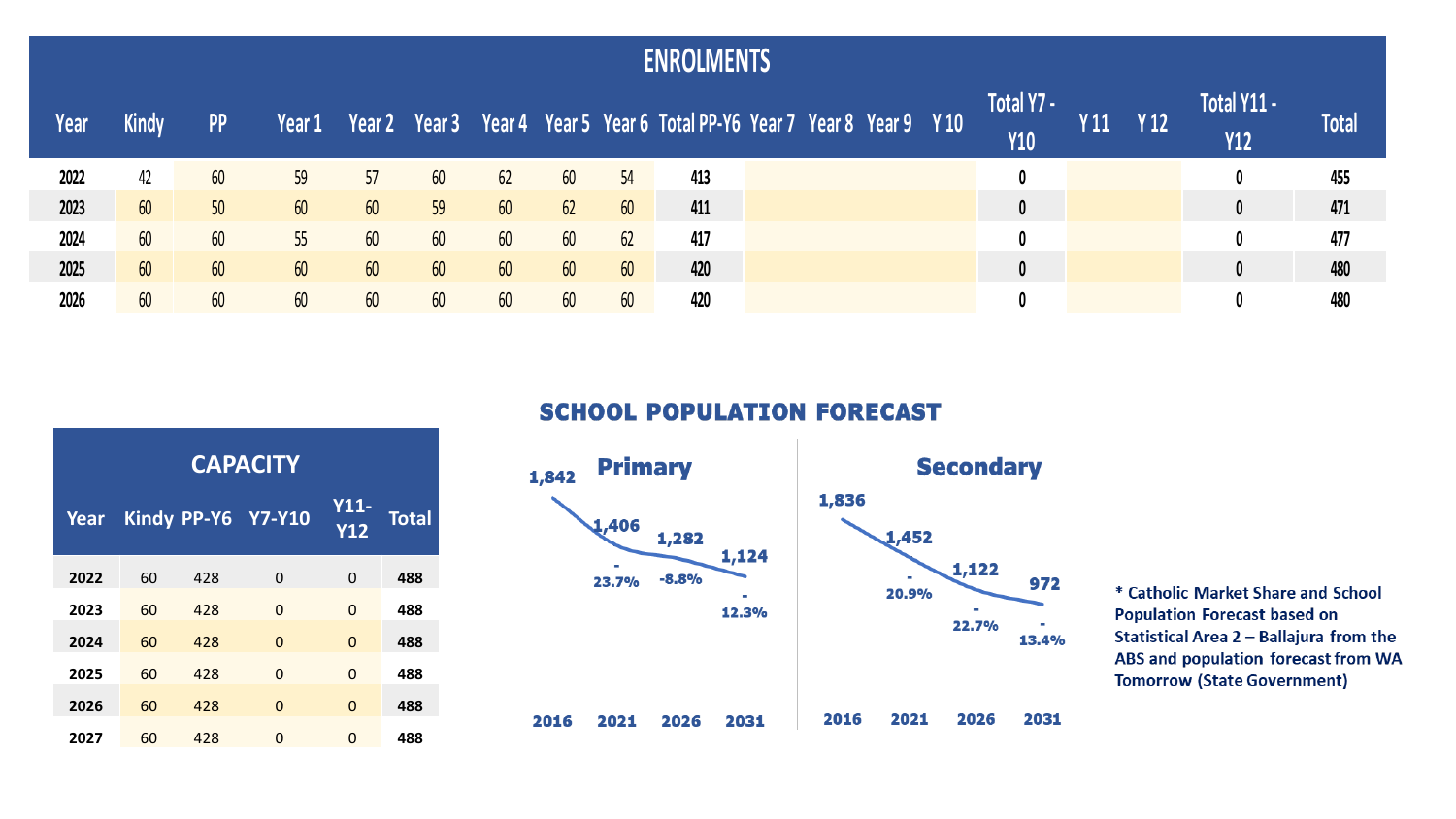| 8060 - MARY MACKILLOP CATHOLIC COM SCH -<br><b>BALLAJURA</b>                                    | 2022 Budget |
|-------------------------------------------------------------------------------------------------|-------------|
| <b>INCOME AND EXPENDITURE</b>                                                                   |             |
| <b>Fees and Charges</b>                                                                         | 527,576     |
| <b>Other Student Charges</b>                                                                    | 399,851     |
| <b>Discounts &amp; Concessions</b>                                                              | (158, 918)  |
| <b>Other Recurrent Income (includes OSH Club \$4544)</b>                                        | 24,044      |
| <b>Trading Activities Income (Canteen only)</b>                                                 | 44.700      |
| <b>State Government Grants</b>                                                                  | 1,142,030   |
| <b>Australian Government Grants</b>                                                             | 3,864,959   |
| <b>Australian Government Grants (Other)</b>                                                     | 69,757      |
| <b>Recurrent Income</b>                                                                         | 5,913,999   |
|                                                                                                 |             |
| <b>Capital Income</b>                                                                           | 100,955     |
| <b>Gains on Disposal of Assets</b>                                                              | 6,850       |
| <b>TOTAL INCOME</b>                                                                             | 6,021,804   |
| <b>Employee Benefits</b>                                                                        | 4,566,088   |
| <b>Curriculum and Departmental</b>                                                              | 154,150     |
| <b>Finance</b>                                                                                  | 594         |
| <b>Administration and General</b>                                                               | 385,521     |
| <b>Operating Leases and Rent</b>                                                                | 94,272      |
| <b>Loss on Disposal/Sale of Assets</b>                                                          |             |
| Property Maintenance and Utilities - (includes 2022 Deferred Maintenance Projects<br>\$588,000) | 843,615     |
| <b>Trading Account Expenses</b>                                                                 | 64,398      |
| <b>TOTAL RECURRENT EXPENSES</b>                                                                 | 6,108,638   |
|                                                                                                 |             |
| <b>Surplus/(Deficit) before Amortisation and Depreciation</b>                                   | (86, 834)   |
| <b>Amortisation and Depreciation</b>                                                            | 678,538     |
| <b>Surplus/(Deficit) after Amortisation and Depreciation</b>                                    | (765, 372)  |
| (+) Non-Cash Items                                                                              | 676,688     |
| (-) Planned Payments to be made by the school                                                   | (260,000)   |

**(-) Receipts/(invoicing) from/(to) Families -**

**(-) Payments for Loans, leases and other liabilities (34,857)** 

**Estimated Cash Movement [Surplus/(Deficit)] for the year is:**  $(*383,541)$ 

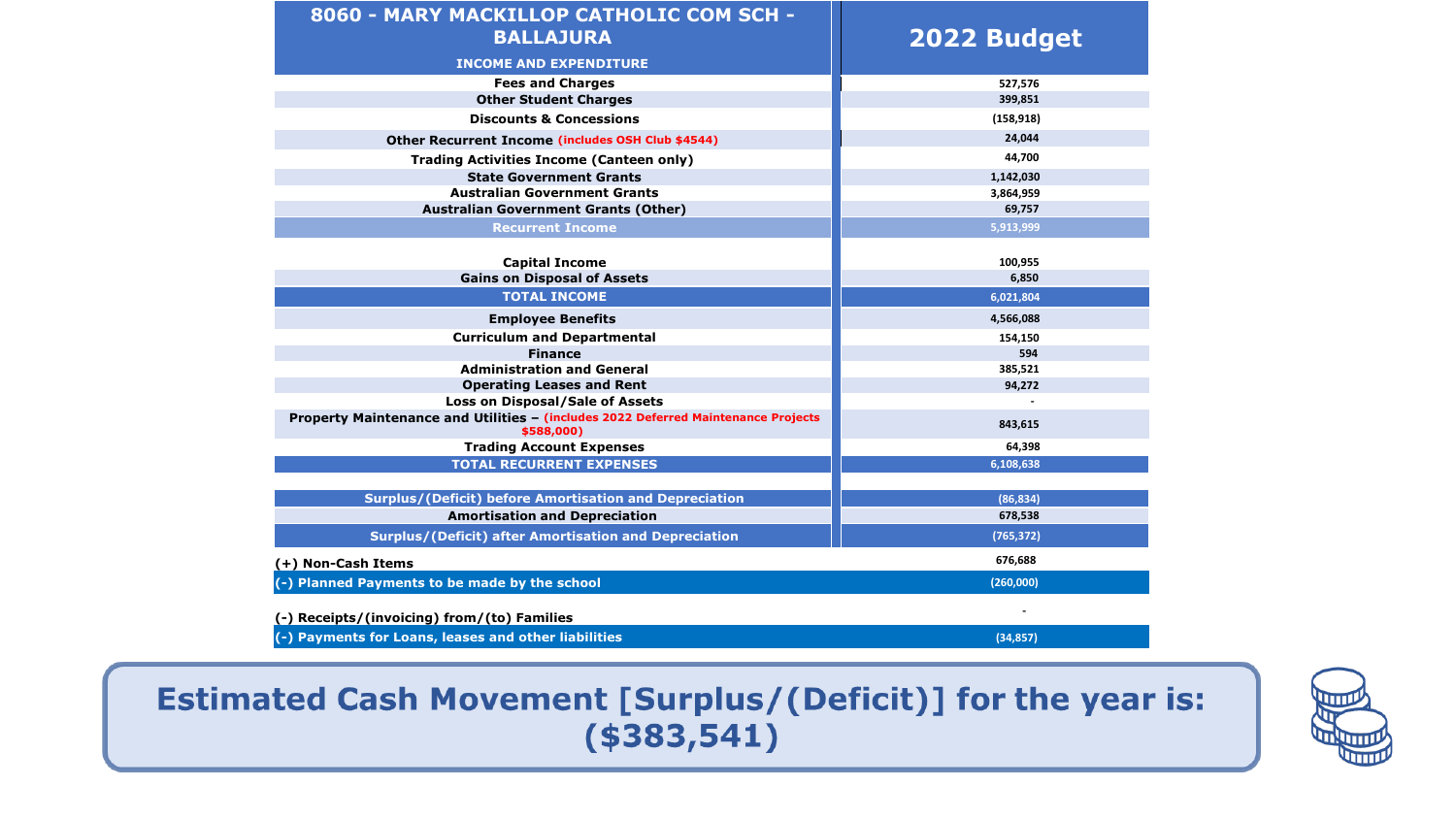## **2022 BUDGET CASHFLOW**

| <b>CASH FLOW</b>                                        |      |            |            |            |                          |            |                     |         |            |            |         |            |            |              |
|---------------------------------------------------------|------|------------|------------|------------|--------------------------|------------|---------------------|---------|------------|------------|---------|------------|------------|--------------|
|                                                         | 2021 | Jan        | Feb        | Mar        | Apr                      | May        | Jun                 | Jul     | Aug        | Sep        | Oct     | <b>Nov</b> | <b>Dec</b> | <b>Total</b> |
| <b>Opening Cash Balance</b>                             |      | 1,266,164  | 255,293    | 1,879,927  | 1,504,747                |            | 1,126,240 1,000,921 | 542,600 | 1,163,903  | 1,049,971  | 695,535 | 1,767,293  | 1,242,326  | 13,494,920   |
| (+) Surplus/(Deficit)                                   |      | (884, 558) | 2,388,098  | (568, 851) | (492, 171)               | (233, 971) | (566,966)           | 492,669 | (242, 561) | (483, 054) | 928,148 | (648, 567) | (453, 587) | (765, 372)   |
| (+) Non-Cash Items                                      |      | 56,542     | 56,545     | 61,544     | 56,545                   | 56,544     | 56,545              | 56,543  | 56,547     | 56,545     | 56,546  | 56,545     | 49,697     | 676,688      |
| (-) Planned Payments to be<br>made by the school        |      | (195,000)  | (15,000)   | (15,000)   | $\overline{\phantom{0}}$ | (35,000)   | $\sim$              |         |            |            |         |            | $\sim$     | (260,000)    |
| (-) Receipts/(invoicing)<br>from/(to) Families          |      | 15,000     | (802, 144) | 150,000    | 60,000                   | 90,000     | 55,000              | 75,000  | 75,000     | 75,000     | 90,000  | 70,000     | 47,144     |              |
| (-) Payments for Loans, leases and<br>other liabilities |      | (2,855)    | (2,864)    | (2,873)    | (2,882)                  | (2,891)    | (2,900)             | (2,909) | (2,918)    | (2,927)    | (2,936) | (2,945)    | (2,957)    | (34, 857)    |
|                                                         |      |            |            |            |                          |            |                     |         |            |            |         |            |            |              |

| <b>Estimated Cash Position at</b> |  |  |  |  |                                                                                                                           |  |  |         |
|-----------------------------------|--|--|--|--|---------------------------------------------------------------------------------------------------------------------------|--|--|---------|
| the end of the Period             |  |  |  |  | 1,266,164 255,293 1,879,927 1,504,747 1,126,240 1,000,921 542,600 1,163,903 1,049,971 695,535 1,767,293 1,242,326 882,623 |  |  | 882,623 |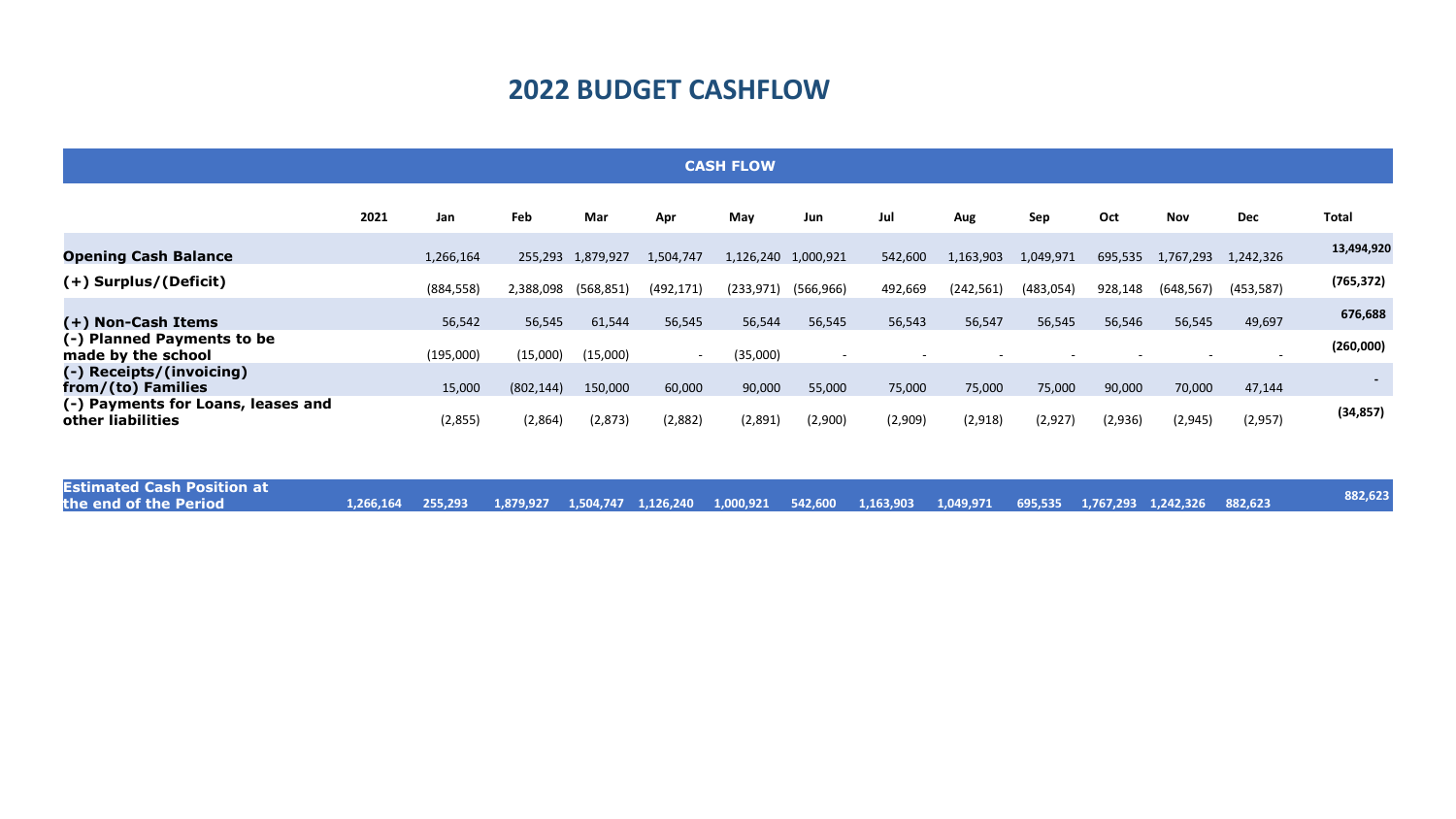

1, 0, 0, 1, 8, 177, 3, 17

## **MARY MACKILLOP CATHOLIC COMMUNITY PRIMARY SCHOOL 2022 SCHOOL FEE SCHEDULE-2% INCREASE**

|                        | <b>Tuition</b> | <b>Amenity</b><br><b>Charge</b> | Other Levies &<br><b>Excursions</b><br><b>Incursions</b> | <b>Technology</b><br>Levy | Building,<br>Maintenance &<br><b>Infrastructure</b><br>Levy-Per<br>Family | Year 6 Camp | <b>2022 FEES</b><br>Per Year | <b>2022 FEES</b><br><b>Per Week</b> |
|------------------------|----------------|---------------------------------|----------------------------------------------------------|---------------------------|---------------------------------------------------------------------------|-------------|------------------------------|-------------------------------------|
| Kindergarten 1st Child | \$722          | \$153                           | \$275                                                    | \$82                      | \$145                                                                     |             | \$1,377                      | \$26.48                             |
| <b>HCC Disc</b>        | -\$987         |                                 |                                                          |                           |                                                                           |             | \$390                        | \$7.50                              |
| Kindergarten 2nd Child | \$578          | \$153                           | \$275                                                    | \$82                      |                                                                           |             | \$1,088                      | \$20.92                             |
| <b>HCC Disc</b>        | $-5848$        |                                 |                                                          |                           |                                                                           |             | \$240                        | \$4.61                              |
| Kindergarten 3rd Child | \$433          | \$153                           | \$275                                                    | \$82                      |                                                                           |             | \$943                        | \$18.14                             |
| <b>HCC Disc</b>        | $-5763$        |                                 |                                                          |                           |                                                                           |             | \$180                        | \$3.47                              |
| Kindergarten 4th Child | \$0            | \$153                           | \$275                                                    | \$82                      |                                                                           |             | \$510                        | \$9.81                              |
|                        |                |                                 |                                                          |                           |                                                                           |             |                              |                                     |
| PP-YR5 1st Child       | \$1,204        | \$326                           | \$133                                                    | \$388                     | \$240                                                                     |             | \$2,291                      | \$44.06                             |
| <b>HCC Disc</b>        | $-51,901$      |                                 |                                                          |                           |                                                                           |             | \$390                        | \$7.50                              |
| PP-YR5 2nd Child       | \$963          | \$326                           | \$133                                                    | \$388                     |                                                                           |             | \$1,810                      | \$34.81                             |
| <b>HCC Disc</b>        | $-51,570$      |                                 |                                                          |                           |                                                                           |             | \$240                        | \$4.62                              |
| PP-YR5 3rd Child       | \$722          | \$326                           | \$133                                                    | \$388                     |                                                                           |             | \$1,569                      | \$30.18                             |
| <b>HCC Disc</b>        | $-51,389$      |                                 |                                                          |                           |                                                                           |             | \$180                        | \$3.47                              |
| PP-YR5 4th Child       | \$0            | \$326                           | \$133                                                    | \$388                     |                                                                           |             | \$847                        | \$16.29                             |
| YR6 includes Camp      | \$1,204        | \$326                           | \$133                                                    | \$388                     | \$240                                                                     | \$410       | \$2,701                      | \$51.94                             |

### **OTHER CHARGES SCHOOL PAYS TO THIRD PARTIES**

The school engages with outside organisations to provide additional services to students. The following approximate charges can be expected and will appear on school fee statements (cost is determined by the organisations charge to the school).

**Camp for Year 6 students between \$410 & \$420 per student - (listed above for fee total & weekly amount)**

#### **P&F Levy \$70 per family**

### **School Annual \$20 per family**

Sibling discounts apply to Tuition fees for Kindergarten to Year 6 students, 20% for 2nd child, 40% for 3rd child and 100% for 4th child.

Families who hold a current Health Care Card with children from Kindergarten to Year 6 are able to obtain a further discount as shown above.

Application forms are available from the school office at the beginning of each year. Families who experience financial hardship are encouraged to make an appointment with the Principal to discuss discount.

**ONE FULL TERM'S NOTICE MUST BE GIVEN WHEN WITHDRAWING CHILDREN FROM THE SCHOOL OR THE FULL TERM'S FEE WILL BE PAYABLE**